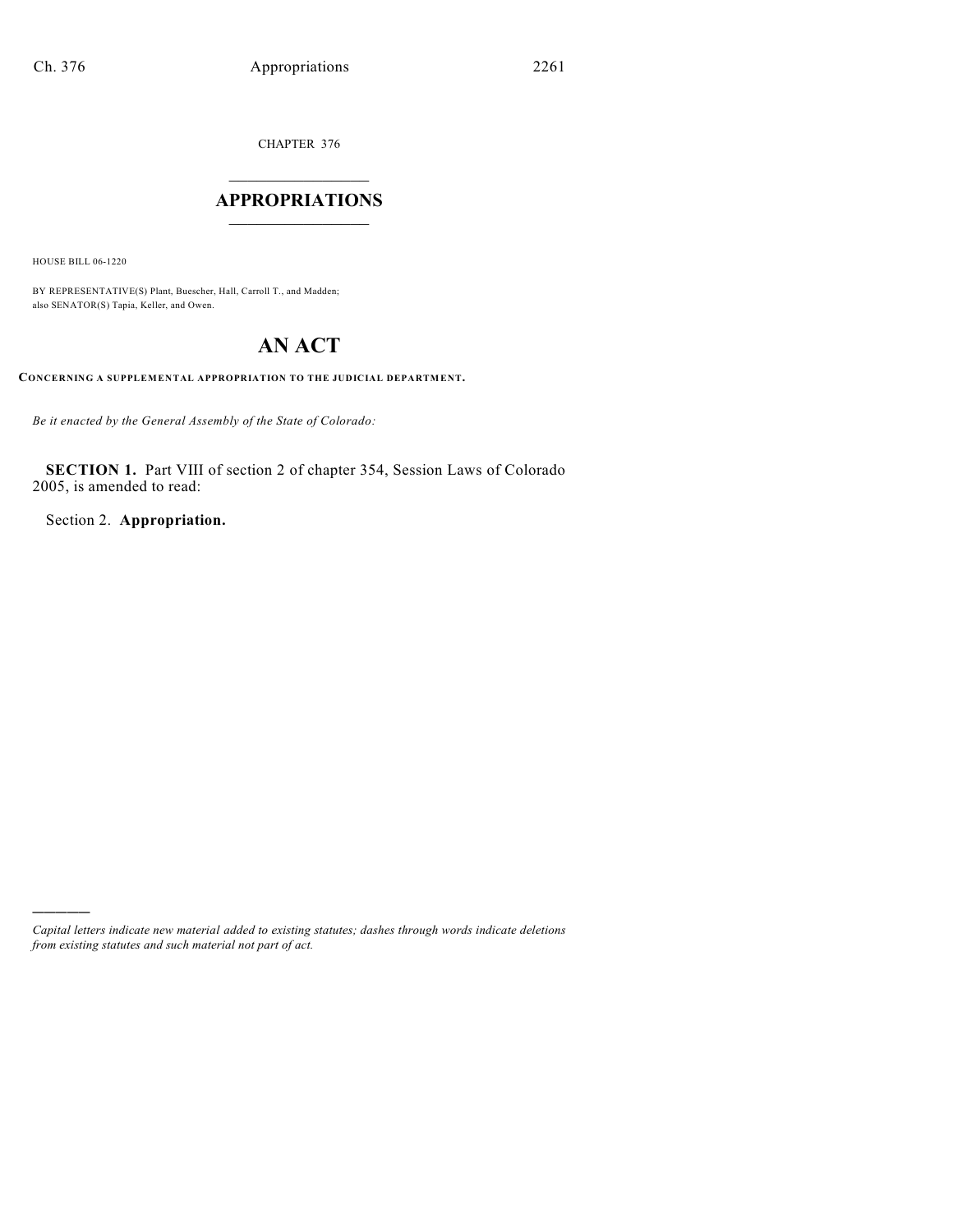|                 |              | APPROPRIATION FROM |                |              |               |                |
|-----------------|--------------|--------------------|----------------|--------------|---------------|----------------|
|                 |              |                    |                |              |               |                |
| ITEM &          | <b>TOTAL</b> | GENERAL            | <b>GENERAL</b> | <b>CASH</b>  | CASH          | <b>FEDERAL</b> |
| <b>SUBTOTAL</b> |              | <b>FUND</b>        | <b>FUND</b>    | <b>FUNDS</b> | <b>FUNDS</b>  | <b>FUNDS</b>   |
|                 |              |                    | EXEMPT         |              | <b>EXEMPT</b> |                |
|                 |              | S                  |                |              |               |                |

# **PART VIII JUDICIAL DEPARTMENT**

### **(1) SUPREME COURT/COURT OF APPEALS**

| Appellate Court Programs <sup>89</sup> | 8,250,727 |            | 8,192,727     | 58,000*                |                        |
|----------------------------------------|-----------|------------|---------------|------------------------|------------------------|
|                                        | 8,260,727 |            |               | $68,000^{\circ}$       |                        |
|                                        |           |            | $(119.0$ FTE) |                        |                        |
| <b>Attorney Regulation</b>             |           |            |               |                        |                        |
| Committees                             | 3,600,000 |            |               | $3,500,000^{\circ}$    | $100,000$ <sup>c</sup> |
|                                        |           |            |               | $(35.5$ FTE)           |                        |
| Continuing Legal                       |           |            |               |                        |                        |
| Education                              | 280,000   |            |               | 275,000 <sup>d</sup>   | $5,000^\circ$          |
|                                        |           |            |               | $(4.0$ FTE)            |                        |
| Law Examiner Board                     | 650,000   |            |               | 450,000 <sup>f</sup>   | 200,000s               |
|                                        |           |            |               | $(8.2$ FTE)            |                        |
| Law Library                            | 360,000   |            |               | $360,000$ <sup>h</sup> |                        |
|                                        |           | 13,140,727 |               |                        |                        |
|                                        |           | 13,150,727 |               |                        |                        |

<sup>a</sup> This amount shall be from various fees and other cost recoveries.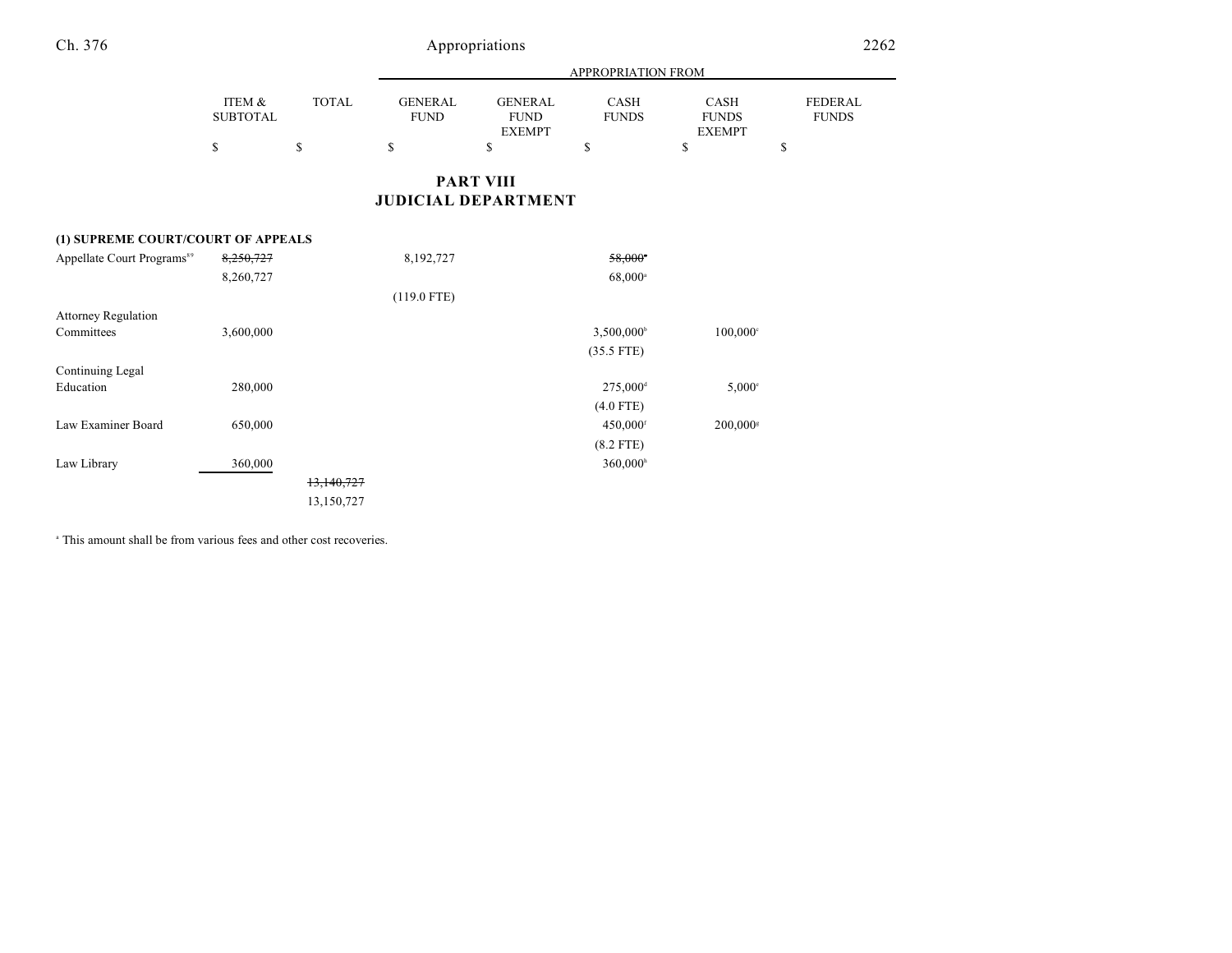<sup>b</sup> These amounts shall be from annual attorney registration fees and other fees deposited in the Attorney Registration Fund. These moneys are included for informational purposes as they are continuously appropriated under the Judicial Branch's Constitutional authority.

This amount shall be from reserves in the Attorney Registration Fund. <sup>c</sup>

<sup>d</sup> These amounts shall be from annual attorney registration fees and other fees deposited in the Continuing Legal Education Cash Fund. These moneys are included

for informational purposes as they are continuously appropriated under the Judicial Branch's Constitutional authority.

 $\degree$  This amount shall be from reserves in the Continuing Legal Education Cash Fund.

<sup>r</sup> This amount shall be from law examination application fees and other fees deposited in the Law Examiner Board Cash Fund. These moneys are included for informational purposes as they are continuously appropriated under the Judicial Branch's Constitutional authority.

<sup>8</sup> This amount shall be from reserves in the Law Examiner Board Cash Fund.

<sup>h</sup> This amount shall be from appellate court filing fees and other fees credited to the Supreme Court Library Fund pursuant to Section 13-2-120, C.R.S. These moneys are included for informational purposes as they are continuously appropriated under the Judicial Branch's Constitutional authority.

### **(2) COURTS ADMINISTRATION**

### **(A) Administration**

| 4,029,916 | 3,129,253    |                       | $900,663(T)^{a}$           |      |
|-----------|--------------|-----------------------|----------------------------|------|
|           | $(55.0$ FTE) |                       |                            |      |
| 366,121   | 365,121      | $1,000^{\rm b}$       |                            |      |
| 16,365    | 16,365       |                       |                            |      |
| 29,639    | 29,639       |                       |                            |      |
| 678,299   | 298,328      | $1,700^{\circ}$       | $378,271($ T) <sup>d</sup> |      |
| 816,045   | 503,314      |                       | 312,731(T) <sup>d</sup>    |      |
|           | $(3.0$ FTE)  |                       |                            |      |
| 252,200   |              |                       | $252,200^{\circ}$          |      |
| 312,200   |              | $60,000$ <sup>s</sup> |                            |      |
|           |              |                       | $(0.5$ FTE)                |      |
|           |              |                       |                            |      |
| 1,000,000 | 1,000,000    |                       |                            |      |
|           |              |                       |                            | 2263 |
|           |              |                       | Appropriations             |      |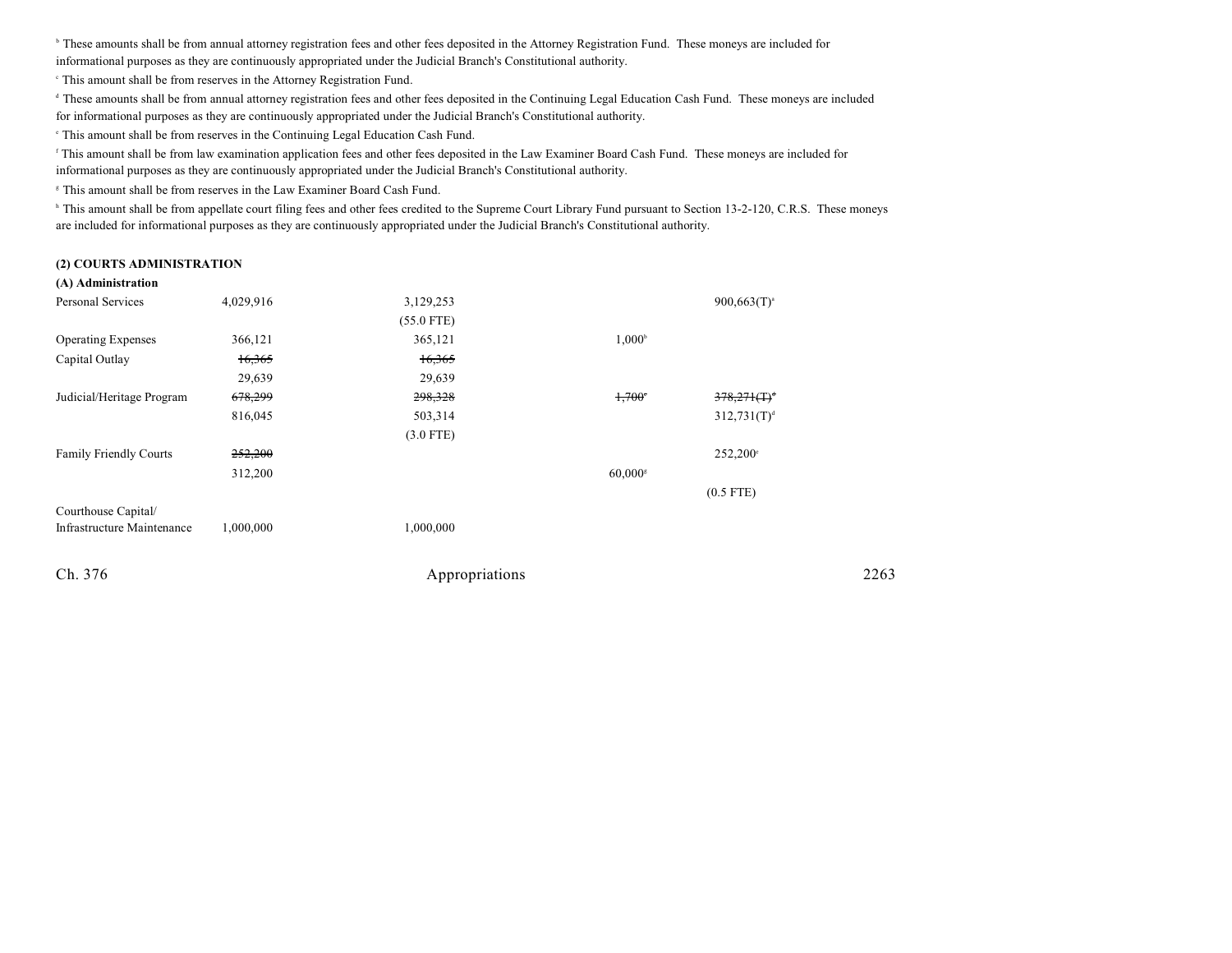|                                |                           |              | <b>APPROPRIATION FROM</b>     |                                                |                             |                                              |                                |
|--------------------------------|---------------------------|--------------|-------------------------------|------------------------------------------------|-----------------------------|----------------------------------------------|--------------------------------|
|                                | ITEM &<br><b>SUBTOTAL</b> | <b>TOTAL</b> | <b>GENERAL</b><br><b>FUND</b> | <b>GENERAL</b><br><b>FUND</b><br><b>EXEMPT</b> | <b>CASH</b><br><b>FUNDS</b> | <b>CASH</b><br><b>FUNDS</b><br><b>EXEMPT</b> | <b>FEDERAL</b><br><b>FUNDS</b> |
|                                | \$                        | \$           | \$                            | \$                                             | \$                          | \$                                           | \$                             |
| <b>Family Violence Grants</b>  | 500,000                   |              | 500,000                       |                                                |                             |                                              |                                |
| <b>Statewide Indirect Cost</b> |                           |              |                               |                                                |                             |                                              |                                |
| Assessment                     | 59,347                    |              |                               |                                                | 52,018 <sup>f</sup>         | $4,715$ <sup>f</sup>                         | 2,614                          |
| Departmental Indirect Cost     |                           |              |                               |                                                |                             |                                              |                                |
| Assessment                     | 841,316                   |              |                               |                                                | 841,316                     |                                              |                                |
|                                |                           |              |                               |                                                | 812,607 <sup>f</sup>        | 28,709h                                      |                                |
|                                | 7,743,564                 |              |                               |                                                |                             |                                              |                                |
|                                | 7,954,584                 |              |                               |                                                |                             |                                              |                                |

This amount shall be from statewide and departmental indirect cost recoveries. <sup>a</sup>

 $\,^{\circ}$  This amount shall be from fees and cost recoveries.

## This amount shall be from parking receipts.

<sup>d</sup> This amount shall be transferred from the State Historical Society.

This amount shall be from reserves in the Family-friendly Court Program Cash Fund, pursuant to Section 13-3-113 (6), C.R.S.

<sup>f</sup> These amounts shall be from various sources of cash funds and cash funds exempt in the department.

<sup>8</sup> THIS AMOUNT SHALL BE FROM THE FAMILY-FRIENDLY COURT PROGRAM CASH FUND, PURSUANT TO SECTION 13-3-113 (6), C.R.S.

**FILIS AMOUNT SHALL BE FROM RESERVES IN THE DISPUTE RESOLUTION FUND, CREATED IN SECTION 13-22-310 (1), C.R.S.** 

### **(B) Administrative Special Purpose**

| Health, Life, and Dental | 8,797,794 | 8,275,624 | 522,170 <sup>a</sup> |
|--------------------------|-----------|-----------|----------------------|
|                          | 7,673,858 | 7,151,688 |                      |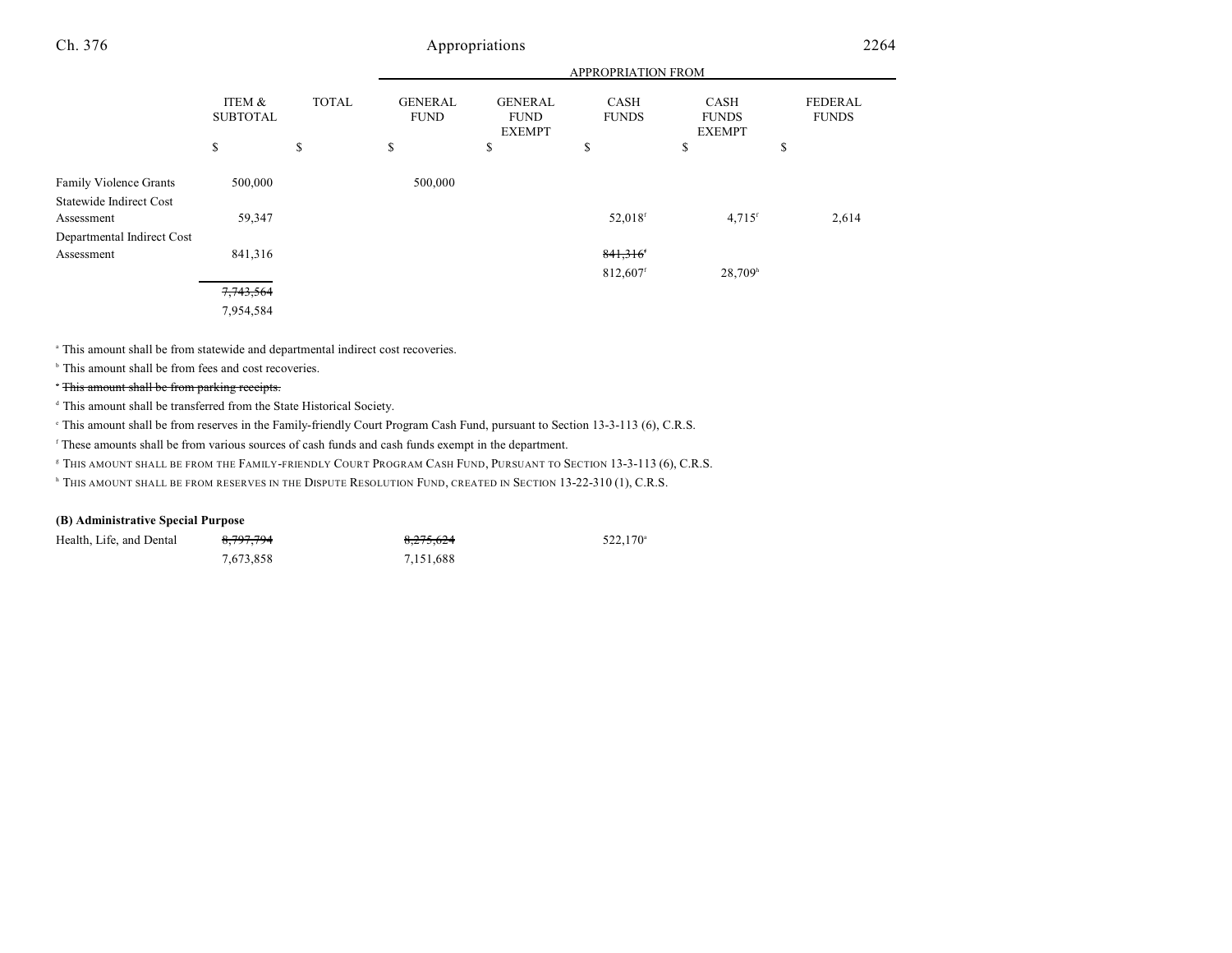| Short-term Disability            | 212,521   | 201,040   | 11,481 <sup>a</sup>   |                           |
|----------------------------------|-----------|-----------|-----------------------|---------------------------|
|                                  | 166,388   | 154,907   |                       |                           |
| <b>Salary Survey</b>             | 4,698,780 | 4,466,340 | 232,440 <sup>a</sup>  |                           |
| S.B. 04-257 Amortization         |           |           |                       |                           |
| <b>Equalization Disbursement</b> | 296,837   | 277,311   | $19,526^{\circ}$      |                           |
| Workers' Compensation            | 1,317,038 | 1,317,038 |                       |                           |
|                                  | 1,110,655 | 1,110,655 |                       |                           |
| Legal Services for 4,227         |           |           |                       |                           |
| hours                            | 272,430   | 272,430   |                       |                           |
| Payment to Risk                  |           |           |                       |                           |
| Management and Property          |           |           |                       |                           |
| Funds                            | 627,718   | 627,718   |                       |                           |
|                                  | 164,445   | 164,445   |                       |                           |
| Vehicle Lease Payments           | 81,645    | 81,645    |                       |                           |
|                                  | 75,303    | 75,303    |                       |                           |
| Leased Space                     | 568,936   | 546,736   | 22,200                |                           |
|                                  | 608,190   | 583,950   | $24,240^{\circ}$      |                           |
| Lease Purchase                   | 112,766   | 112,766   |                       |                           |
| Administrative Purposes          | 195,554   | 130,554   | $65,000$ <sup>c</sup> |                           |
| Retired Judges                   | 1,384,006 | 1,384,006 |                       |                           |
| <b>Appellate Reports</b>         |           |           |                       |                           |
| Publication                      | 67,100    | 67,100    |                       |                           |
| Child Support Enforcement        | 89,668    | 29,672    |                       | $59,996(T)^d$             |
|                                  | 90,900    | 30,904    |                       |                           |
|                                  |           |           |                       | $(1.0$ FTE)               |
| Collections Investigators        | 3,278,426 |           | $2,757,193^{\circ}$   | $521,233(T)$ <sup>f</sup> |
|                                  |           |           | $(69.2$ FTE)          |                           |
|                                  |           |           |                       |                           |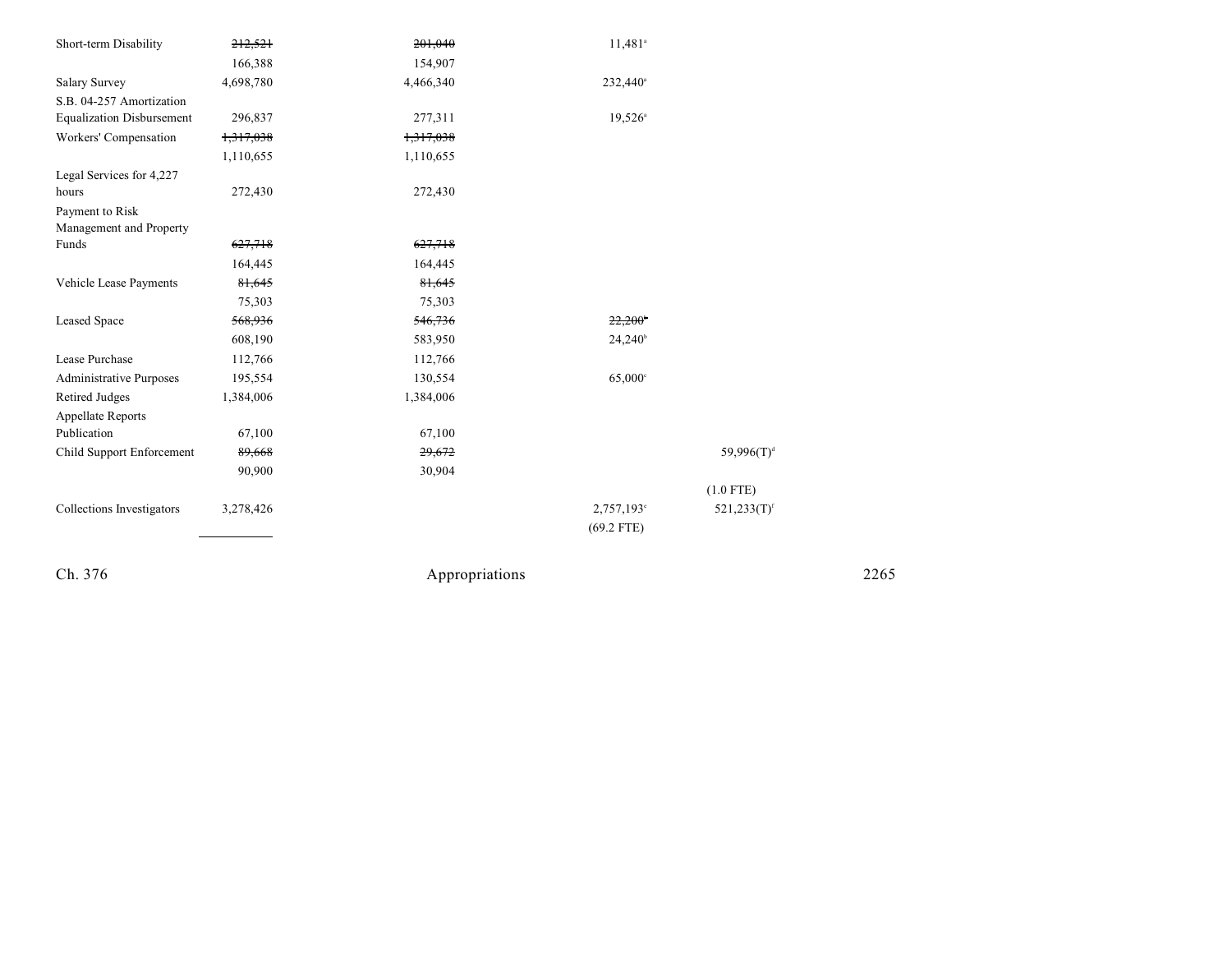|                           |              | <b>APPROPRIATION FROM</b>     |                                                |                      |                                              |                         |
|---------------------------|--------------|-------------------------------|------------------------------------------------|----------------------|----------------------------------------------|-------------------------|
| ITEM &<br><b>SUBTOTAL</b> | <b>TOTAL</b> | <b>GENERAL</b><br><b>FUND</b> | <b>GENERAL</b><br><b>FUND</b><br><b>EXEMPT</b> | CASH<br><b>FUNDS</b> | <b>CASH</b><br><b>FUNDS</b><br><b>EXEMPT</b> | FEDERAL<br><b>FUNDS</b> |
| S                         |              |                               |                                                |                      |                                              | ۰D                      |
|                           |              |                               |                                                |                      |                                              |                         |

22,001,219

20,195,638

<sup>a</sup> These amounts shall be from the Offender Services Fund created in Section 16-11-214 (1) (a), C.R.S., from the Fines Collection Cash Fund created in Section 18-1.3-401 (1) (a) (III) (D), C.R.S., from the Drug Offender Surcharge Fund pursuant to Section 18-19-103 (4), C.R.S., and from the Alcohol and Drug Driving Safety Program Fund created in Section 42-4-1301.3 (4) (a), C.R.S.

 $\,^{\circ}$  This amount shall be from employee payments for parking fees.

This amount shall be from royalties from the sale of pattern jury instructions. <sup>c</sup>

<sup>d</sup> This amount shall be from federal funds appropriated in the Department of Human Services.

 Of this amount, an estimated \$1,900,000 shall be from the Judicial Collection Enhancement Fund pursuant to Section 16-11-101.6 (2), C.R.S., and an estimated <sup>e</sup> \$857,193 shall be from the Fines Collection Cash Fund pursuant to Section 18-1.3-401 (1) (a) (III) (D), C.R.S.

This amount shall be from local Victims and Witnesses Assistance and Law Enforcement (VALE) Boards created in Section 24-4.2-101 (1), C.R.S.

### **(C) Judicial Performance**

| Personal Services         | 85,075  | 85,075 <sup>a</sup>  |
|---------------------------|---------|----------------------|
|                           |         | $(1.0$ FTE)          |
| <b>Operating Expenses</b> | 478,445 | 478.445 <sup>a</sup> |
|                           | 563,520 |                      |

<sup>a</sup> This amount shall be from the Judicial Performance Cash Fund, created in Section 13-5.5-107, C.R.S.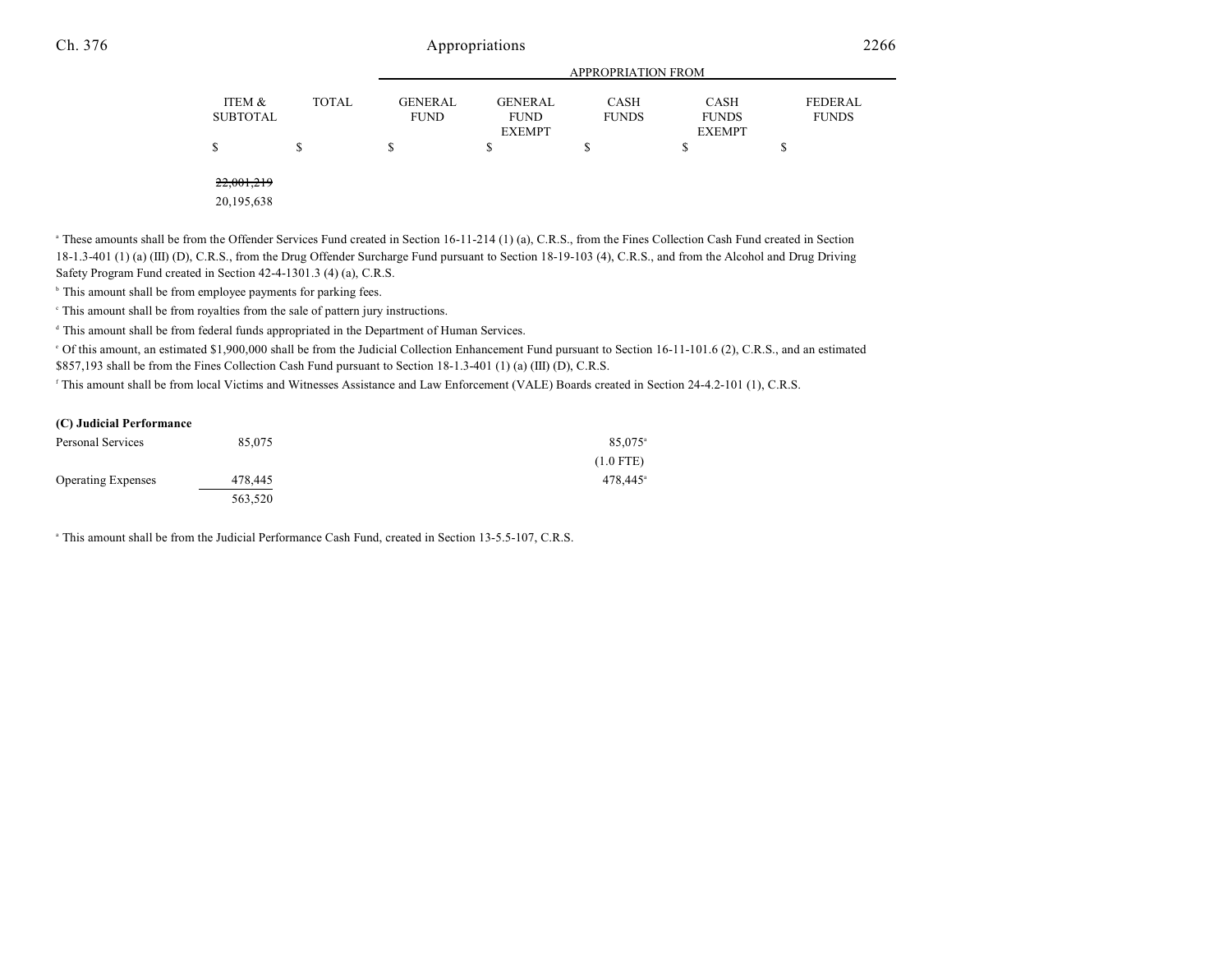| (D) Integrated Information Services |                    |              |                        |                  |
|-------------------------------------|--------------------|--------------|------------------------|------------------|
| Personal Services                   | 3,015,174          | 2,796,174    |                        | $219,000(T)^{a}$ |
|                                     |                    | $(42.8$ FTE) |                        |                  |
| <b>Operating Expenses</b>           | <del>222,654</del> | 172,654      | $50,000^{\rm b}$       |                  |
|                                     | 224,569            | 174,569      |                        |                  |
| Purchase of Services from           |                    |              |                        |                  |
| Computer Center                     | 90,951             | 90,951       |                        |                  |
|                                     | 85,909             | 85,909       |                        |                  |
| <b>Multiuse Network</b>             |                    |              |                        |                  |
| Payments                            | 329,793            | 329,793      |                        |                  |
|                                     | 314,594            | 314,594      |                        |                  |
| Telecommunications                  |                    |              |                        |                  |
| Expenses                            | 310,000            | 310,000      |                        |                  |
| <b>Communications Services</b>      |                    |              |                        |                  |
| Payments                            | H,393              | H,393        |                        |                  |
|                                     | 10,790             | 10,790       |                        |                  |
| Hardware Replacement                | 1,650,000          |              | 1,650,000 <sup>b</sup> |                  |
| Hardware/Software                   |                    |              |                        |                  |
| Maintenance                         | 1,078,094          | 1,043,094    | $35,000^{\circ}$       |                  |
|                                     | 6,708,059          |              |                        |                  |
|                                     | 6,689,130          |              |                        |                  |

<sup>a</sup> This amount shall be from federal funds appropriated to the Department of Public Safety, Division of Criminal Justice, and other State agencies, and transferred to the Judicial Department.

 $\,^{\circ}$  These amounts shall be from various fees and other cost recoveries.

37,016,362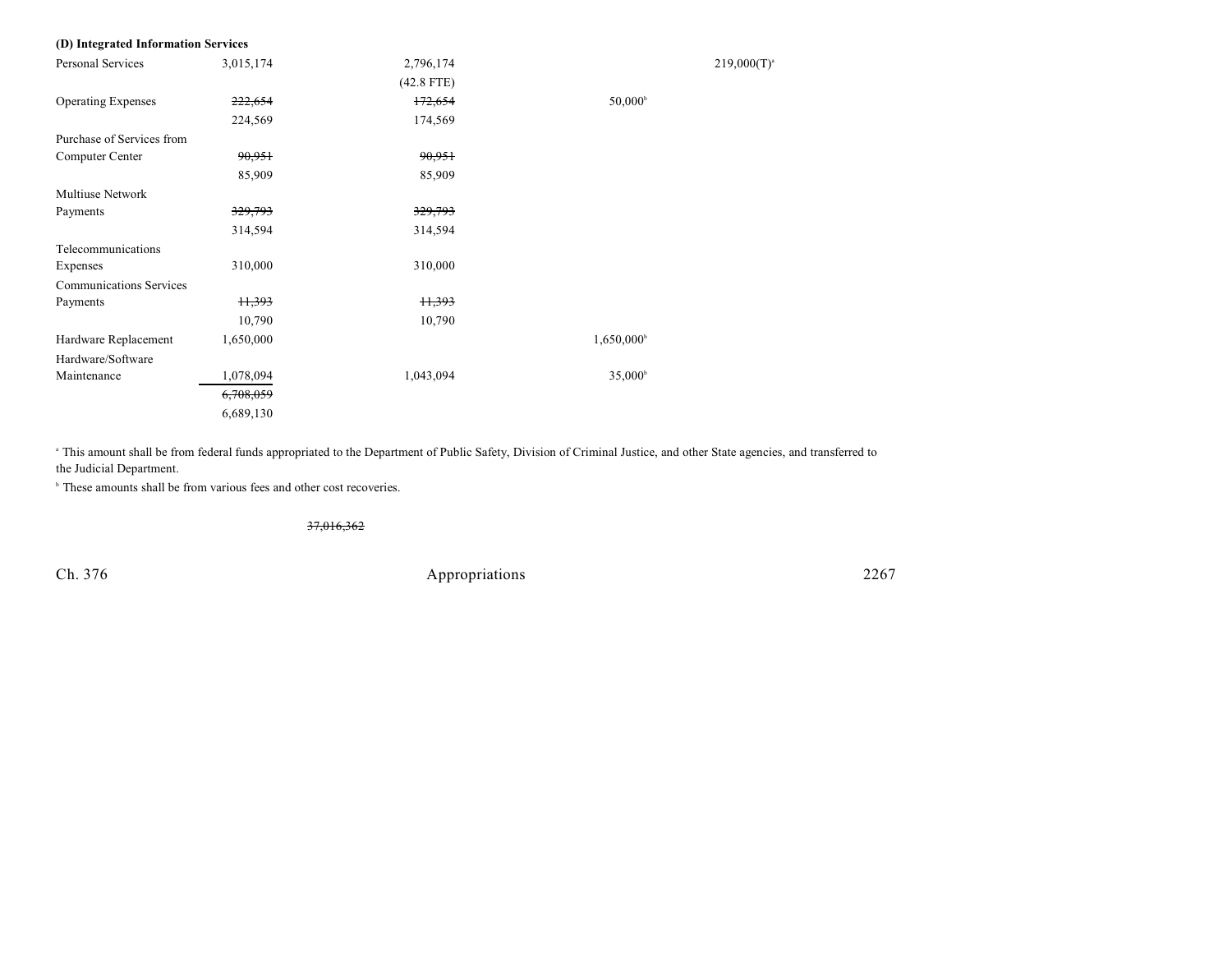| Ch. 376                            |                           |              |                               | Appropriations                                 |                           |                                              | 2268                           |
|------------------------------------|---------------------------|--------------|-------------------------------|------------------------------------------------|---------------------------|----------------------------------------------|--------------------------------|
|                                    |                           |              |                               |                                                | <b>APPROPRIATION FROM</b> |                                              |                                |
|                                    | ITEM &<br><b>SUBTOTAL</b> | <b>TOTAL</b> | <b>GENERAL</b><br><b>FUND</b> | <b>GENERAL</b><br><b>FUND</b><br><b>EXEMPT</b> | CASH<br><b>FUNDS</b>      | <b>CASH</b><br><b>FUNDS</b><br><b>EXEMPT</b> | <b>FEDERAL</b><br><b>FUNDS</b> |
|                                    | \$                        | \$           | \$                            | \$                                             | \$                        | \$                                           | \$                             |
|                                    |                           | 35,402,872   |                               |                                                |                           |                                              |                                |
| (3) TRIAL COURTS                   |                           |              |                               |                                                |                           |                                              |                                |
| Trial Court Programs <sup>89</sup> | 94,704,126                |              | 81,420,540                    |                                                | 13,283,586 <sup>a</sup>   |                                              |                                |
|                                    | 94,706,588                |              | 81,423,002                    |                                                |                           |                                              |                                |
|                                    |                           |              | (1,510.1)                     |                                                |                           |                                              |                                |
|                                    |                           |              | FTE)                          |                                                | $(86.9$ FTE)              |                                              |                                |
| Capital Outlay                     | 481,230                   |              | 481,230                       |                                                |                           |                                              |                                |
| <b>Mandated Costs</b>              | 12,636,707                |              | 12,101,707                    |                                                | 535,000 <sup>b</sup>      |                                              |                                |
|                                    | 13,267,992                |              | 12,732,992                    |                                                |                           |                                              |                                |
|                                    |                           |              | $(25.0$ FTE)                  |                                                |                           |                                              |                                |
| <b>District Attorney Mandated</b>  |                           |              |                               |                                                |                           |                                              |                                |
| Costs <sup>90</sup>                | 1,911,899                 |              | 1,911,899                     |                                                |                           |                                              |                                |
|                                    | 1,966,899                 |              | 1,841,899                     |                                                | 125,000 <sup>h</sup>      |                                              |                                |
| Sex Offender Surcharge             |                           |              |                               |                                                |                           |                                              |                                |
| Fund Program                       | 15,535                    |              | 15,535                        |                                                |                           |                                              |                                |
| Victim Compensation                | 9,654,000                 |              |                               |                                                | 9,115,000 <sup>c</sup>    | 539,000 <sup>d</sup>                         |                                |
| Victim Assistance                  | 12,003,000                |              |                               |                                                | 11,651,000°               | 352,000 <sup>f</sup>                         |                                |
| Federal Funds and Other            |                           |              |                               |                                                |                           |                                              |                                |
| Grants                             | 1,141,627                 |              |                               |                                                | 363,000 <sup>b</sup>      | 383,469 <sup>s</sup>                         | 395,158                        |
|                                    |                           |              |                               |                                                |                           | $(6.0$ FTE)                                  | $(2.5$ FTE)                    |
|                                    |                           | 132.548.124  |                               |                                                |                           |                                              |                                |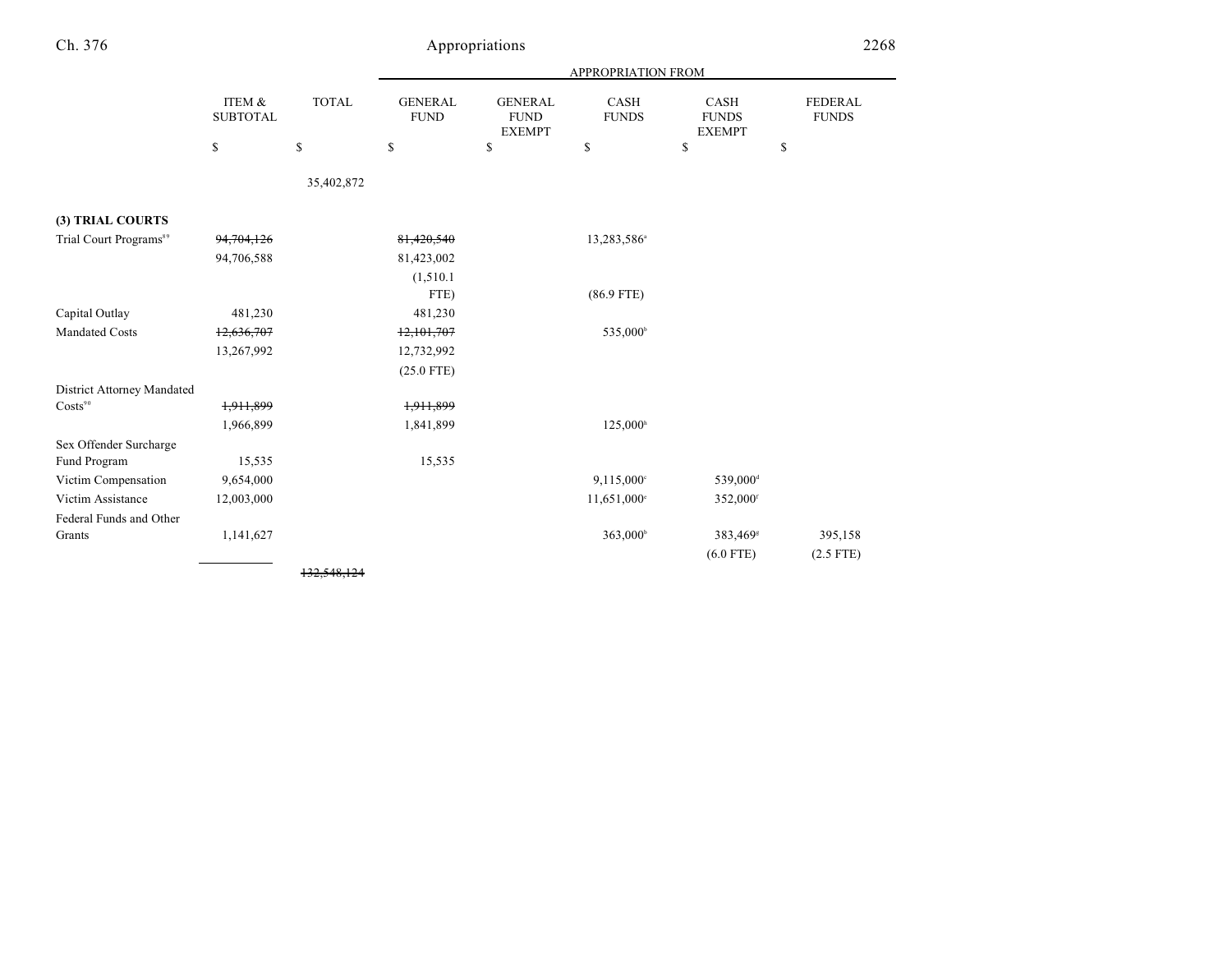### 133,236,871

<sup>a</sup> Of this amount, an estimated \$10,673,586 shall be from the Judicial Stabilization Cash Fund created in Section 13-32-101 (1.5), C.R.S., an estimated \$2,600,000 shall be from various fees and other cost recoveries, and an estimated \$10,000 shall be from the Water Adjudication Cash Fund created in Section 37-92-309 (4) (a), C.R.S.

<sup>b</sup> These amounts shall be from various fees, cost recoveries, and grants.

 This amount shall be from the Crime Victim Compensation Funds established in the office of the court administrator of each judicial district pursuant to Section <sup>c</sup> 24-4.1-117, C.R.S. These moneys are included for informational purposes as they are continuously appropriated by constitutional provision.

 This amount shall be from reserves in the Crime Victim Compensation Funds established in the office of the court administrator of each judicial district pursuant to d Section 24-4.1-117, C.R.S. These moneys are included for informational purposes as they are continuously appropriated under the Judicial Branch's Constitutional authority.

 This amount shall be from the Victims and Witnesses Assistance and Law Enforcement Funds established in the office of the court administrator of each judicial <sup>e</sup> district pursuant to Section 24-4.2-103 (1), C.R.S. These moneys are included for informational purposes as they are continuously appropriated under the Judicial Branch's Constitutional authority.

<sup>f</sup>This amount shall be from reserves in the Victims and Witnesses Assistance and Law Enforcement Funds established in the office of the court administrator of each judicial district pursuant to Section 24-4.2-103, C.R.S. These moneys are included for informational purposes as they are continuously appropriated under the Judicial Branch's Constitutional authority.

 Of this amount, \$256,890(T) shall be from federal funds appropriated in the Department of Public Safety and the Department of Human Services, and \$126,579 <sup>g</sup> shall be from cost recoveries, gifts, grants, and donations.

**h** This amount shall be from fees and cost recoveries.

### **(4) PROBATION AND RELATED SERVICES6, 91**

| Personal Services         | 46,216,939 | 44,016,039    | $2,200,900^{\circ}$ |
|---------------------------|------------|---------------|---------------------|
|                           |            | $(794.3$ FTE) | $(30.0$ FTE)        |
| <b>Operating Expenses</b> | 2,008,653  | 1,841,653     | $167.000^{\circ}$   |
|                           | 2,011,115  | 1,844,115     |                     |
| Capital Outlay            | 341.484    | 341.484       |                     |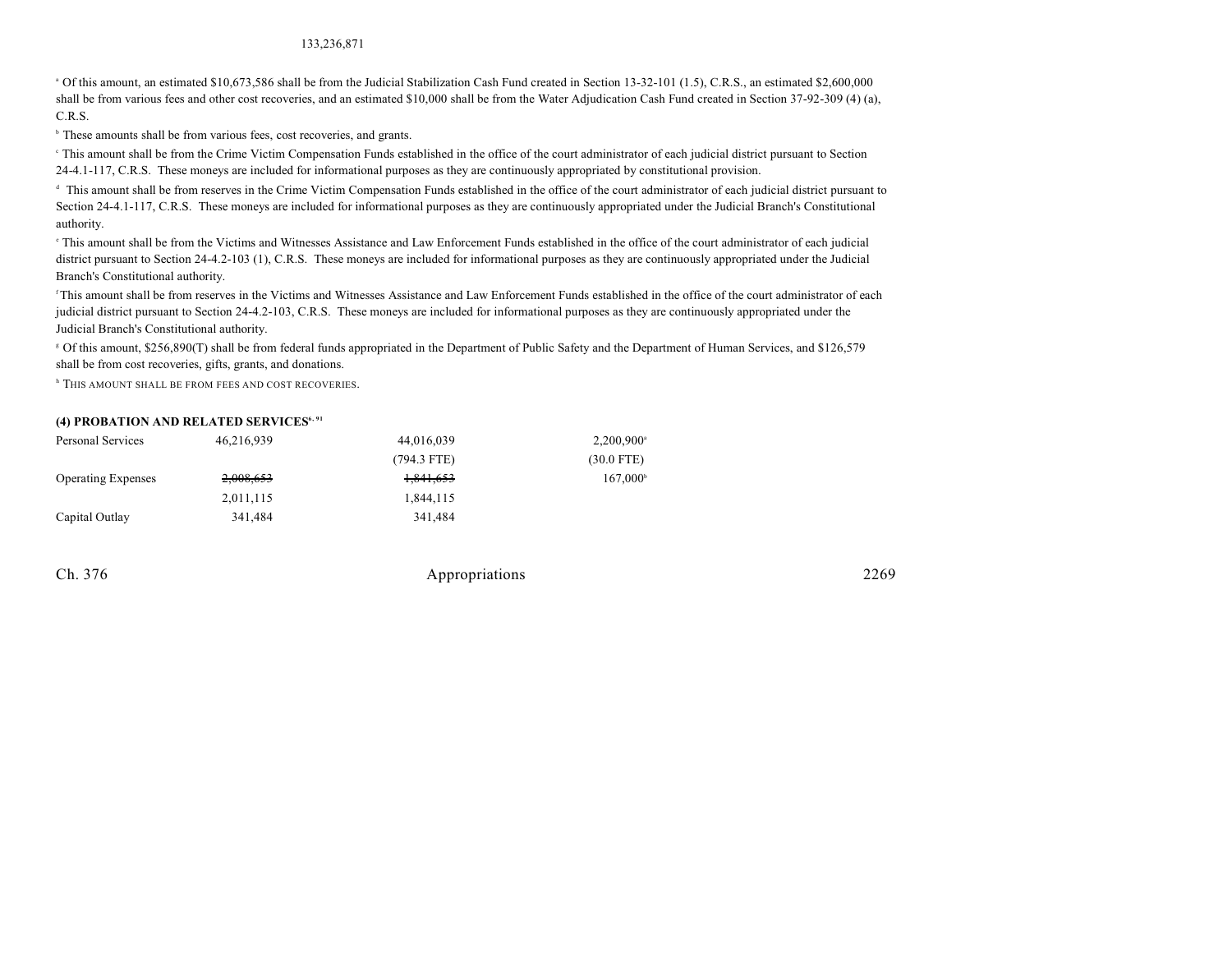|                                  | ITEM &<br><b>TOTAL</b><br><b>SUBTOTAL</b> |    | <b>APPROPRIATION FROM</b>     |                                                |                             |                                       |                                |  |
|----------------------------------|-------------------------------------------|----|-------------------------------|------------------------------------------------|-----------------------------|---------------------------------------|--------------------------------|--|
|                                  |                                           |    | <b>GENERAL</b><br><b>FUND</b> | <b>GENERAL</b><br><b>FUND</b><br><b>EXEMPT</b> | <b>CASH</b><br><b>FUNDS</b> | CASH<br><b>FUNDS</b><br><b>EXEMPT</b> | <b>FEDERAL</b><br><b>FUNDS</b> |  |
|                                  | \$                                        | \$ | \$                            | \$                                             | \$                          | \$                                    | \$                             |  |
| Sex Offender Intensive           |                                           |    |                               |                                                |                             |                                       |                                |  |
| Supervision Program              | 558,497                                   |    |                               |                                                | 558,497 <sup>a</sup>        |                                       |                                |  |
| Offender Services                | 3,227,816                                 |    |                               |                                                | 3,077,816°                  | $150,000(T)^d$                        |                                |  |
|                                  |                                           |    |                               |                                                | $(23.2$ FTE)                | $(3.0$ FTE)                           |                                |  |
| Electronic Monitoring/           |                                           |    |                               |                                                |                             |                                       |                                |  |
| Drug Testing                     | 647,193                                   |    | 487,193                       |                                                | $160,000$ °                 |                                       |                                |  |
| Alcohol/Drug Driving             |                                           |    |                               |                                                |                             |                                       |                                |  |
| Safety Contract                  | 4,708,968                                 |    |                               |                                                | $4,511,285$ <sup>f</sup>    | 197,683*                              |                                |  |
|                                  | 4,511,285                                 |    |                               |                                                |                             |                                       |                                |  |
|                                  |                                           |    |                               |                                                | $(86.2$ FTE)                | $(5.6$ FTE)                           |                                |  |
| Drug Offender Assessment         | 769,712                                   |    |                               |                                                | 769,712 <sup>h</sup>        |                                       |                                |  |
|                                  |                                           |    |                               |                                                | $(11.5$ FTE)                |                                       |                                |  |
| <b>Substance Abuse Treatment</b> | 993,600                                   |    |                               |                                                | 993,600 <sup>i</sup>        |                                       |                                |  |
| <b>Victims Grants</b>            | 882,821                                   |    |                               |                                                |                             | 882,821(T) <sup>j</sup>               |                                |  |
|                                  |                                           |    |                               |                                                |                             | $(17.3$ FTE)                          |                                |  |
| S.B. 91-94                       | 1,906,837                                 |    |                               |                                                |                             | 1,906,837(T)                          |                                |  |
|                                  | 1,295,214                                 |    |                               |                                                |                             | $1,295,214(T)^k$                      |                                |  |
|                                  |                                           |    |                               |                                                |                             | $(25.0$ FTE)                          |                                |  |
| Sex Offender Assessment          | 207,245                                   |    |                               |                                                | $207,245$ <sup>1</sup>      |                                       |                                |  |
| Genetic Testing                  | 14,500                                    |    | 7,000                         |                                                | $7,500^{\circ}$             |                                       |                                |  |
| Federal Funds and Other          |                                           |    |                               |                                                |                             |                                       |                                |  |
| Grants                           | 3,688,739                                 |    |                               |                                                | $1,190,000^{\rm m}$         | 1,737,985 <sup>n</sup>                | 760,754                        |  |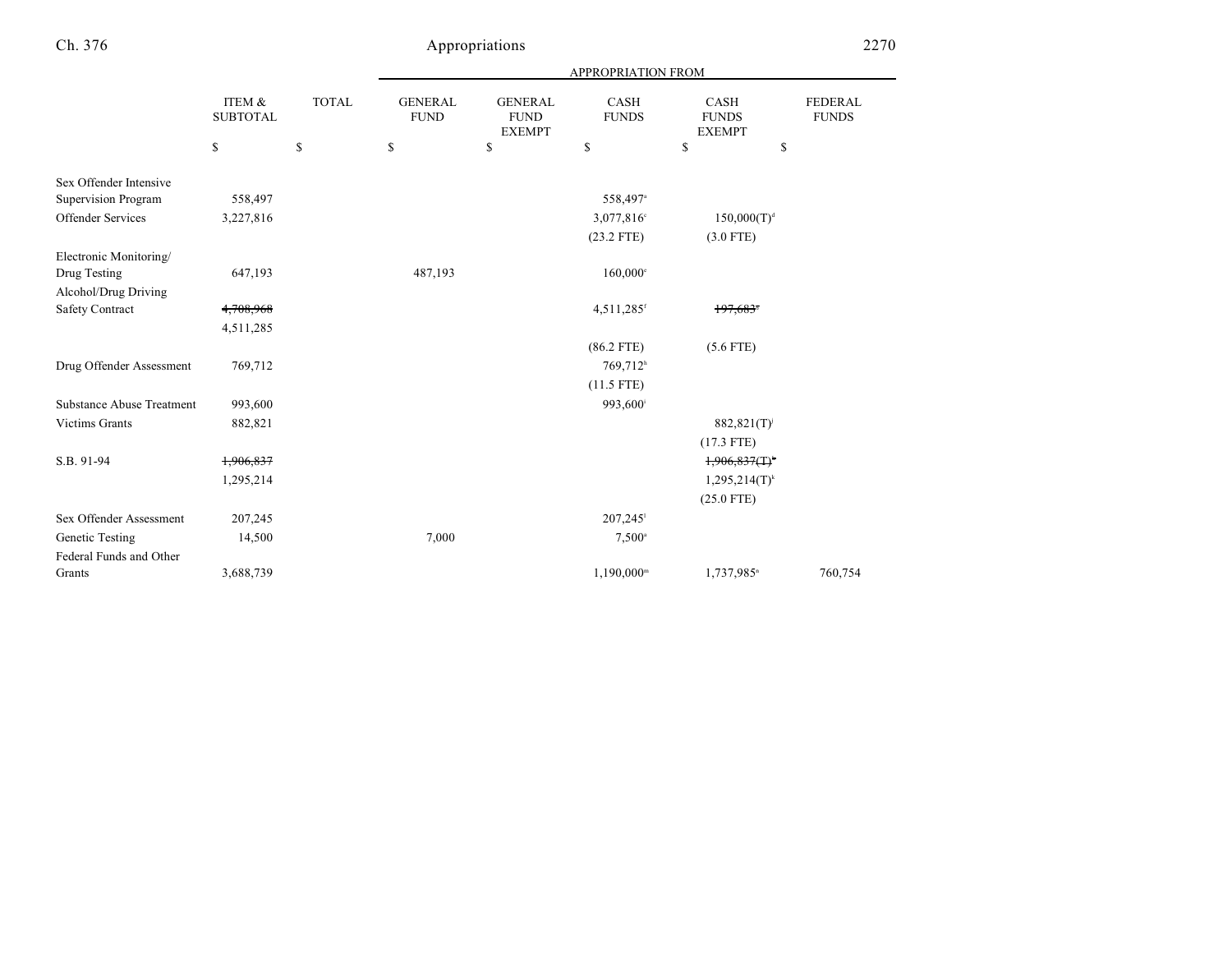66,173,004

### 65,366,160

 $\degree$  These amounts shall be from the Offender Services Fund pursuant to Section 16-11-214 (1) (a), C.R.S.

<sup>b</sup> Of this amount, \$87,000 shall be from the Offender Services Fund pursuant to Section 16-11-214 (1) (a), C.R.S., and \$80,000 shall be from various fees and cost recoveries.

 Of this amount, \$3,027,816 shall be from the Offender Services Fund pursuant to Section 16-11-214 (1) (a), C.R.S., and \$50,000 shall be from various fees and cost <sup>c</sup> recoveries.

<sup>d</sup> This amount shall be from federal funds appropriated in the Department of Public Safety, Division of Criminal Justice.

<sup>e</sup> This amount shall be from various fees and cost recoveries.

<sup>f</sup> This amount shall be from the Alcohol and Drug Driving Safety Program Fund created in Section 42-4-1301.3 (4) (a), C.R.S.

<sup>F</sup> This amount shall be from reserves in the Alcohol and Drug Driving Safety Program Fund created in Section 42-4-1301.3 (4) (a), C.R.S.

<sup>h</sup> This amount shall be from the Drug Offender Surcharge Fund pursuant to Section 18-19-103 (4), C.R.S.

<sup>1</sup> Of this amount, \$678,000 shall be from the Offender Services Fund created in Section 16-11-214 (1) (a), C.R.S., and \$315,600 shall be from the Drug Offender Surcharge Fund created in Section 18-19-103 (4), C.R.S.

<sup>1</sup> Of this amount, an estimated \$705,000 shall be from grants from local Victims and Witnesses Assistance and Law Enforcement (VALE) Boards pursuant to Section  $24-4.2-105$  (2.5) (a) (II), C.R.S., and an estimated \$177,821 shall be from state Victims Assistance and Law Enforcement grant funds appropriated in the Department of Public Safety, Division of Criminal Justice.

<sup>k</sup> This amount shall be from the Department of Human Services, Division of Youth Corrections.

<sup>1</sup> Of this amount, \$172,245 shall be from the Sex Offender Surcharge Fund created in Section 18-21-103 (3), C.R.S., and \$35,000 shall be from various fees and cost recoveries.

<sup>m</sup> This amount shall be from various fees, cost recoveries, and grants.

<sup>n</sup> Of this amount, an estimated \$915,422 shall be from cost recoveries, gifts, grants and donations, and an estimated \$822,563(T) shall be from federal funds from the Department of Public Safety, the Department of Human Services, and the Department of Education.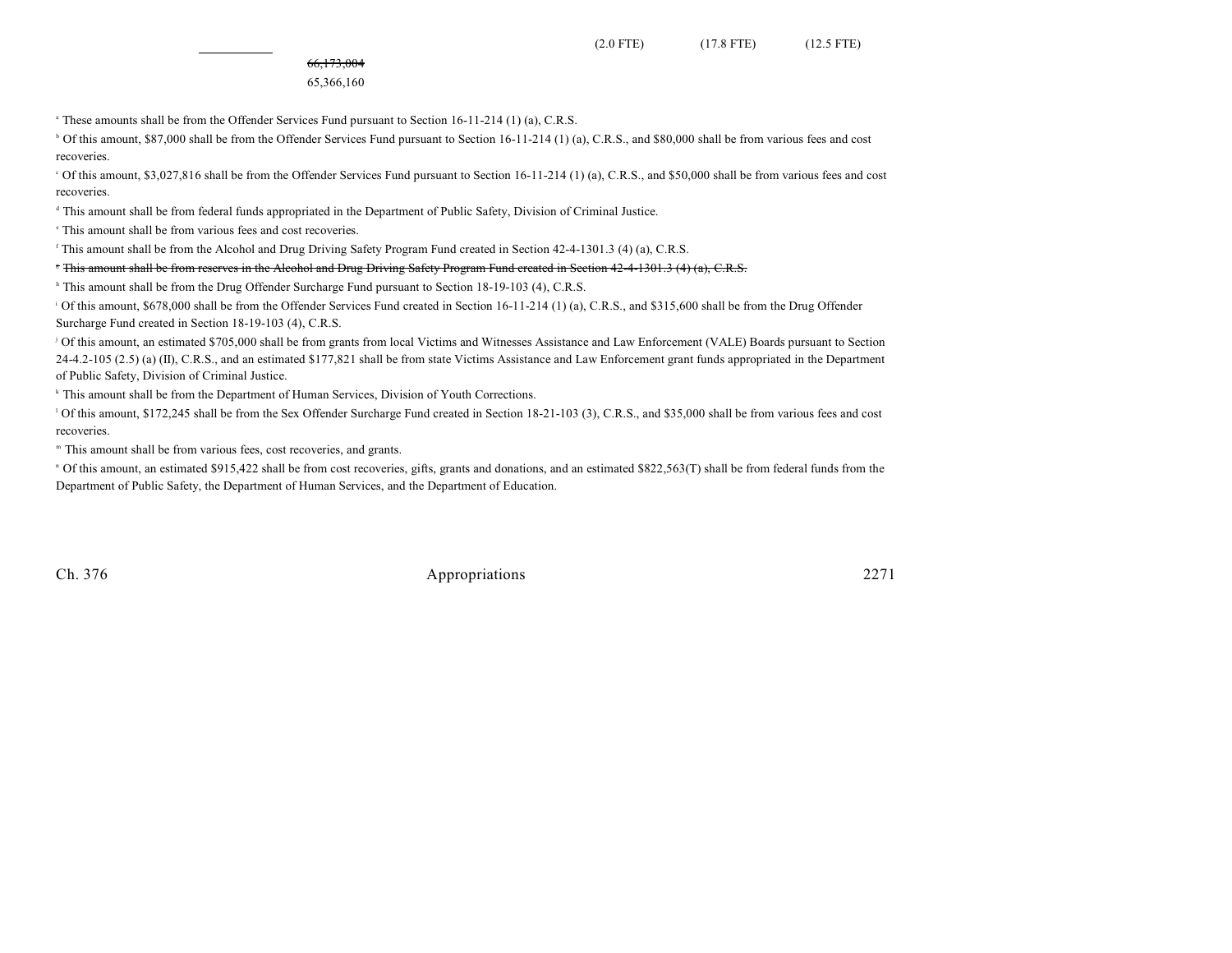|                                   |                           |              | APPROPRIATION FROM            |                                                |                      |                                       |                                |
|-----------------------------------|---------------------------|--------------|-------------------------------|------------------------------------------------|----------------------|---------------------------------------|--------------------------------|
|                                   | ITEM &<br><b>SUBTOTAL</b> | <b>TOTAL</b> | <b>GENERAL</b><br><b>FUND</b> | <b>GENERAL</b><br><b>FUND</b><br><b>EXEMPT</b> | CASH<br><b>FUNDS</b> | CASH<br><b>FUNDS</b><br><b>EXEMPT</b> | <b>FEDERAL</b><br><b>FUNDS</b> |
|                                   | \$                        | \$           | \$                            | \$                                             | \$                   | \$                                    | \$                             |
| (5) PUBLIC DEFENDER <sup>92</sup> |                           |              |                               |                                                |                      |                                       |                                |
| Personal Services <sup>89</sup>   | 26,804,403                |              | 26,741,013                    |                                                | 63,390 <sup>a</sup>  |                                       |                                |
|                                   |                           |              | $(356.3$ FTE)                 |                                                | $(1.6$ FTE)          |                                       |                                |
| Health, Life, and Dental          | 1,212,346                 |              | 1,212,346                     |                                                |                      |                                       |                                |
| Short-term Disability             | 32,479                    |              | 32,479                        |                                                |                      |                                       |                                |
| <b>Salary Survey</b>              | 720,235                   |              | 720,235                       |                                                |                      |                                       |                                |
| S.B. 04-257 Amortization          |                           |              |                               |                                                |                      |                                       |                                |
| <b>Equalization Disbursement</b>  | 46,031                    |              | 46,031                        |                                                |                      |                                       |                                |
| <b>Operating Expenses</b>         | 805,870                   |              | 790,120                       |                                                | $15,750^{\circ}$     |                                       |                                |
|                                   | 810,314                   |              | 794,564                       |                                                |                      |                                       |                                |
| Purchase of Services from         |                           |              |                               |                                                |                      |                                       |                                |
| Computer Center                   | 13,180                    |              | 13,180                        |                                                |                      |                                       |                                |
|                                   | 12,449                    |              | 12,449                        |                                                |                      |                                       |                                |
| <b>Multiuse Network</b>           |                           |              |                               |                                                |                      |                                       |                                |
| Payments                          | 202,575                   |              | 202,575                       |                                                |                      |                                       |                                |
|                                   | 200,063                   |              | 200,063                       |                                                |                      |                                       |                                |
| Vehicle Lease Payments            | 53,045                    |              | 53,045                        |                                                |                      |                                       |                                |
|                                   | 48,945                    |              | 48,945                        |                                                |                      |                                       |                                |
| Capital Outlay                    | 34,198                    |              | 34,198                        |                                                |                      |                                       |                                |
| Leased Space/Utilities            | 2,429,730                 |              | 2,429,730                     |                                                |                      |                                       |                                |
| <b>Automation Plan</b>            | 489,746                   |              | 489,746                       |                                                |                      |                                       |                                |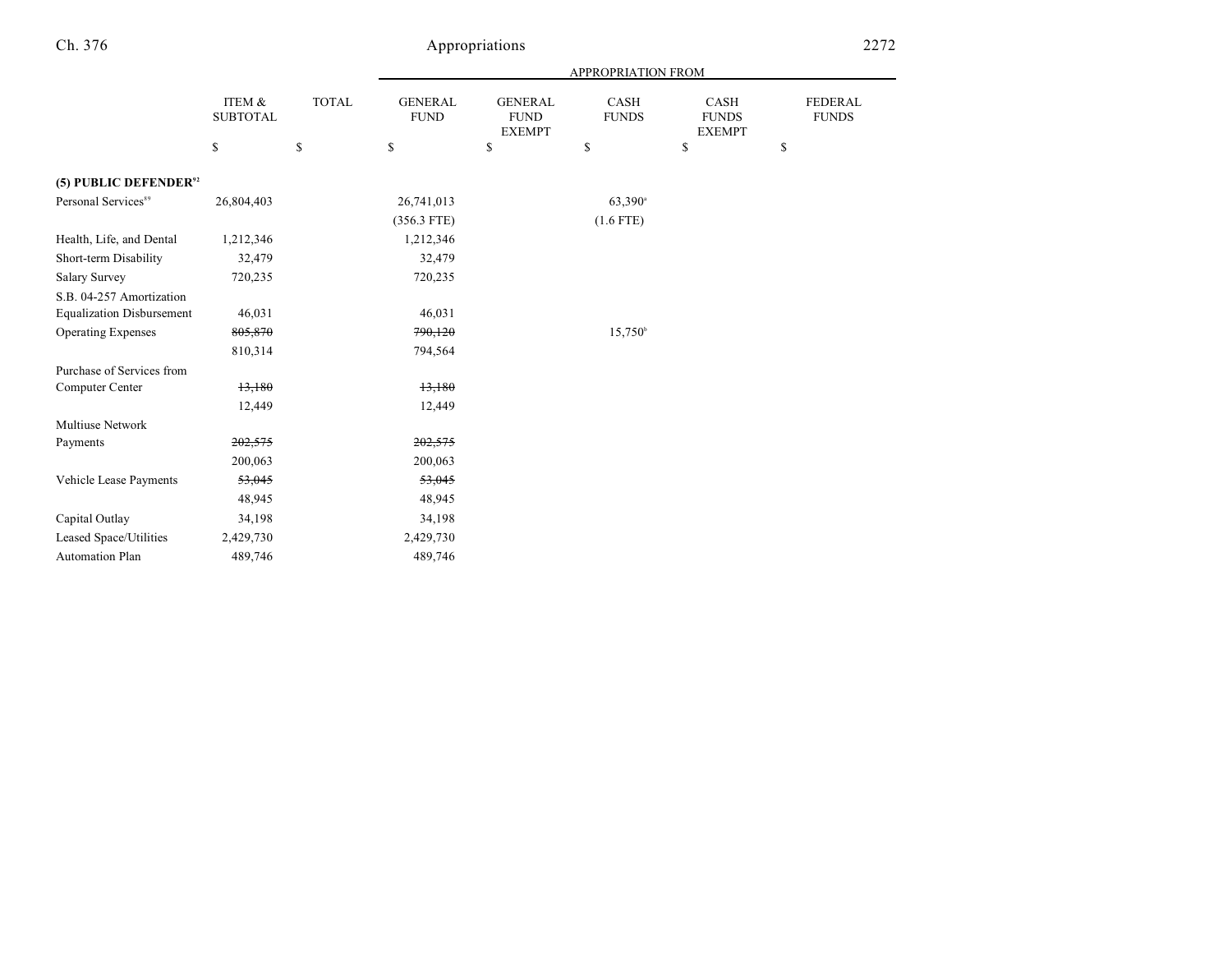| <b>Contract Services</b> | 18.000    |                       | 18.000    |  |           |
|--------------------------|-----------|-----------------------|-----------|--|-----------|
| <b>Mandated Costs</b>    | 2,048,699 |                       | 2,048,699 |  |           |
| Grants                   | 10.223    |                       |           |  | 10,223(T) |
|                          |           | <del>34,920,760</del> |           |  |           |

34,917,861

<sup>a</sup> This amount shall be from the Offender Services Fund pursuant to Section 16-11-214 (1) (a), C.R.S.

 $\,^{\circ}$  This amount shall be from training fees.

This amount shall be from federal funds received by the Department of Public Safety, Division of Criminal Justice. <sup>c</sup>

## **(6) ALTERNATE DEFENSE COUNSEL<sup>93</sup>**

| Personal Services <sup>89</sup>  | 415.201 | 415.201     |                 |
|----------------------------------|---------|-------------|-----------------|
|                                  | 438,148 | 438,148     |                 |
|                                  |         | $(5.0$ FTE) |                 |
| Health, Life, and Dental         | 15,927  | 15,927      |                 |
| Short-term Disability            | 499     | 499         |                 |
| <b>Salary Survey</b>             | 12,604  | 12,604      |                 |
| S.B. 04-257 Amortization         |         |             |                 |
| <b>Equalization Disbursement</b> | 708     | 708         |                 |
| <b>Operating Expenses</b>        | 29,630  | 26,630      | $3,000^{\circ}$ |
|                                  | 43,930  | 40,930      |                 |
| Purchase of Services from        |         |             |                 |
| Computer Center                  | 2,102   | 2,102       |                 |
|                                  | 936     | 936         |                 |
| Leased Space                     | 22,636  | 22,636      |                 |
|                                  | 25,772  | 25,772      |                 |
|                                  |         |             |                 |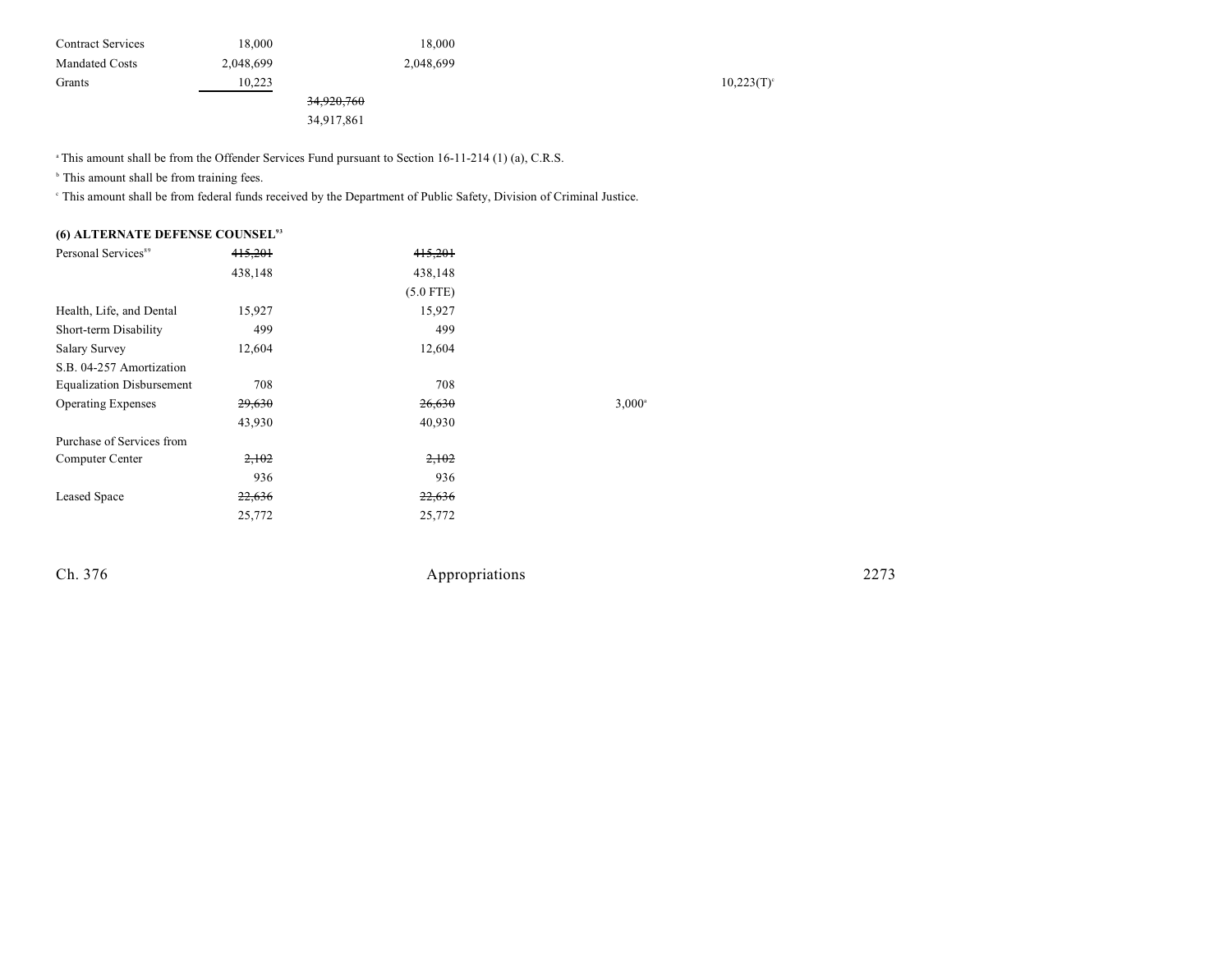|                       |                           | APPROPRIATION FROM |                               |                                                |                             |                                       |                                |
|-----------------------|---------------------------|--------------------|-------------------------------|------------------------------------------------|-----------------------------|---------------------------------------|--------------------------------|
|                       | ITEM &<br><b>SUBTOTAL</b> | <b>TOTAL</b>       | <b>GENERAL</b><br><b>FUND</b> | <b>GENERAL</b><br><b>FUND</b><br><b>EXEMPT</b> | <b>CASH</b><br><b>FUNDS</b> | CASH<br><b>FUNDS</b><br><b>EXEMPT</b> | <b>FEDERAL</b><br><b>FUNDS</b> |
|                       | \$                        | \$                 | \$                            | \$                                             | ¢<br>J.                     | \$                                    | \$                             |
| Conflict of Interest  |                           |                    |                               |                                                |                             |                                       |                                |
| Contracts             | 12,135,702                |                    | 12,135,702                    |                                                |                             |                                       |                                |
|                       | 12,872,735                |                    | 12,872,735                    |                                                |                             |                                       |                                |
| <b>Mandated Costs</b> | 1,254,271                 |                    | 1,254,271                     |                                                |                             |                                       |                                |
|                       | 1,335,582                 |                    | 1,335,582                     |                                                |                             |                                       |                                |
|                       |                           | 13,889,280         |                               |                                                |                             |                                       |                                |
|                       |                           | 14,746,841         |                               |                                                |                             |                                       |                                |

<sup>a</sup> This amount shall be from training fees.

## **(7) OFFICE OF THE CHILD'S REPRESENTATIVE<sup>94</sup>**

| Personal Services <sup>89</sup>  | 1,551,139 | 1,551,139   |
|----------------------------------|-----------|-------------|
|                                  |           | $(4.0$ FTE) |
| Health, Life, and Dental         | 60,250    | 60,250      |
| Short-term Disability            | 2,047     | 2,047       |
| Salary Survey                    | 46.254    | 46,254      |
| S.B. 04-257 Amortization         |           |             |
| <b>Equalization Disbursement</b> | 2,901     | 2,901       |
| <b>Operating Expenses</b>        | 130,836   | 130,836     |
| Purchase of Services from        |           |             |
| Computer Center                  | 1.085     | $+085$      |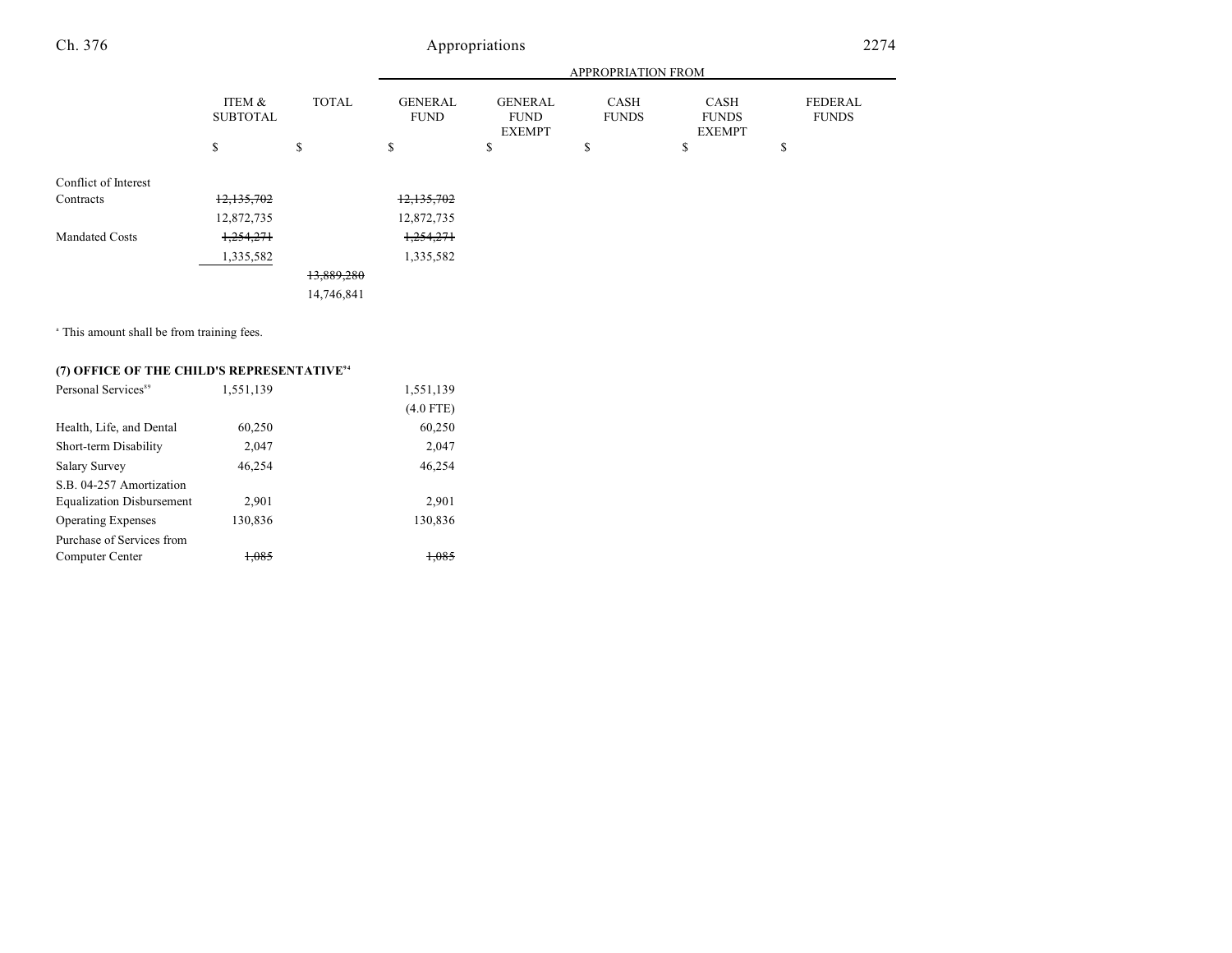|                         | 1,025     |           | 1,025     |  |
|-------------------------|-----------|-----------|-----------|--|
| Leased Space            | 127,133   |           | 127,133   |  |
| <b>CASA</b> Contracts   | 20,000    |           | 20,000    |  |
| Training                | 28,000    |           | 28,000    |  |
| Court Appointed Counsel | 7,328,993 |           | 7,328,993 |  |
|                         | 7,802,346 |           | 7,802,346 |  |
| <b>Mandated Costs</b>   | 11,228    |           | 11,228    |  |
|                         |           | 9,309,866 |           |  |
|                         |           | 9,783,159 |           |  |
|                         |           |           |           |  |

## **TOTALS PART VIII**

| $(JUDICIAL)^{4,5}$ | <del>\$306,998,123</del>    | <del>\$236.697.656</del> | <del>\$60,340,845</del> | \$8,801,096°              | \$1,158,526 |
|--------------------|-----------------------------|--------------------------|-------------------------|---------------------------|-------------|
|                    | \$306,604,491 \$236,983,530 |                          | \$60,507,476            | $$7.954.959$ <sup>a</sup> |             |

 $^{\circ}$  Of this amount,  $$6,108,497$  \$5,431,334 contains a (T) notation.

**FOOTNOTES** -- The following statements are referenced to the numbered footnotes throughout section 2.

4 (Governor lined through this provision. See L. 2005, p. 2286.)

5 All Departments, Totals -- The General Assembly requests that copies of all reports requested in other footnotes contained in this act be delivered to the Joint Budget Committee and the majority and minority leadership in each house of the General Assembly. Each principal department of the state is requested to produce its rules in an electronic format that is suitable for public access through electronic means. Such rules in such format should be submitted to the Office of Legislative Legal Services for publishing on the Internet. It is the intent of the General Assembly that this be done within existing resources.

6 (Governor lined through this provision. See L. 2005, p. 2287.)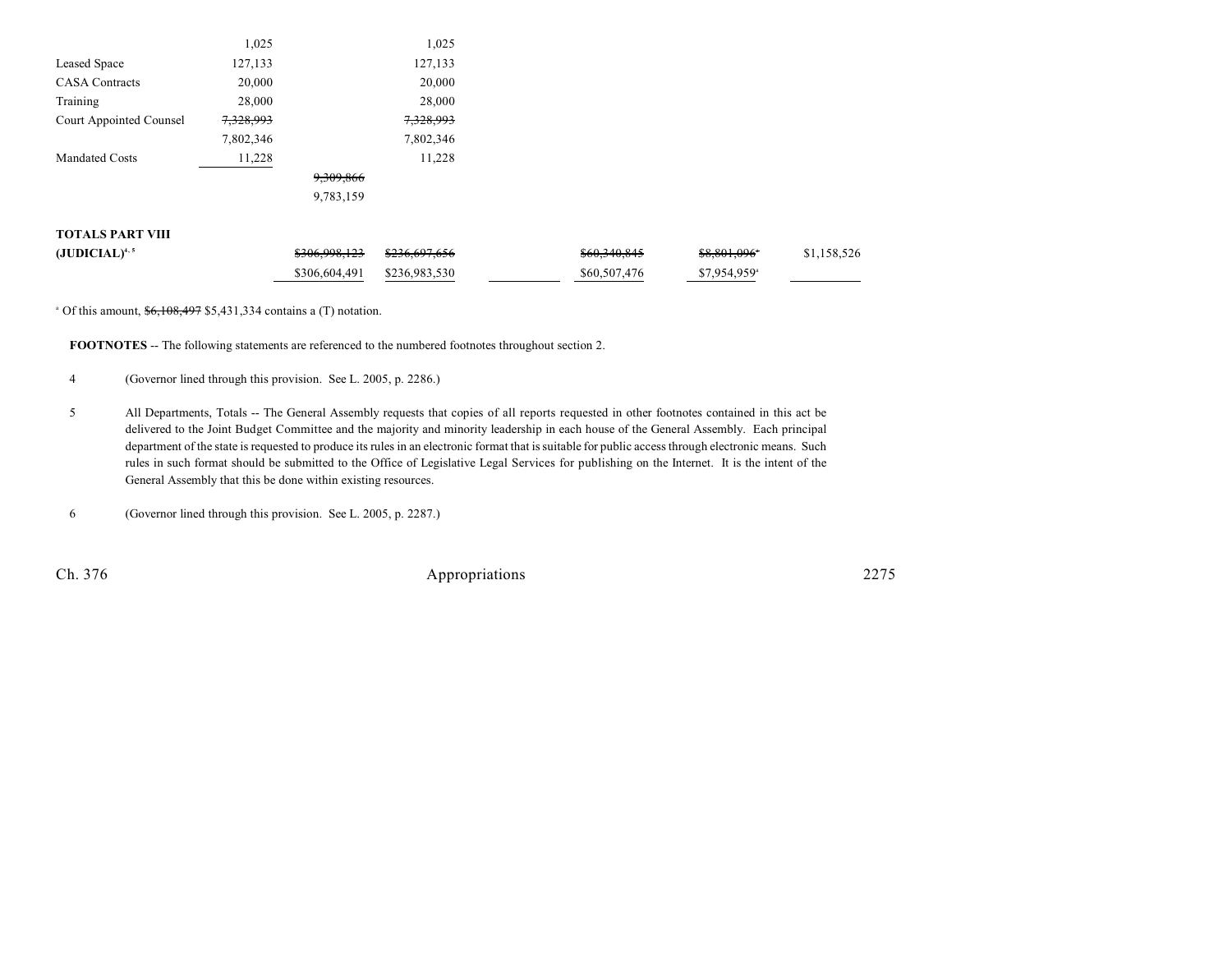89 Judicial Department, Supreme Court/Court of Appeals, Appellate Court Programs; Trial Courts, Trial Court Programs; Public Defender, Personal Services; Alternate Defense Counsel, Personal Services; Office of the Child's Representative, Personal Services -- In accordance with section 13-30-104 (3), C.R.S., funding is provided for a one-year increase in judicial compensation, as follows:

|                                   | <b>Current Salary</b> | Increase | FY 2005-06 |
|-----------------------------------|-----------------------|----------|------------|
| Chief Justice, Supreme Court      | 118,788               | 3,564    | 122,352    |
| Associate Justice, Supreme Court  | 116.251               | 3,488    | 119,739    |
| Chief Judge, Court of Appeals     | 114,205               | 3,426    | 117,631    |
| Associate Judge, Court of Appeals | 111,647               | 3,349    | 114.996    |
| District Court Judge              | 107,044               | 3,211    | 110,255    |
| County Court Judge                | 102.440               | 3,073    | 105.513    |

Judicial increases are based upon the percentage salary survey increase received by ALJ III's. Funding is provided to maintain the salary of the Public Defender at the level of an associate judge of the Court Appeals, and to maintain the salary of the Alternate Defense Counsel and the Executive Director of the Office of the Child's Representative at the level of a district court judge.

- 90 Judicial Department, Trial Courts, District Attorney Mandated Costs -- District Attorneys in each judicial district shall be responsible for allocations made by the oversight committee created under footnote 133 of the FY 1999-00 Long Bill. Any increases in this line item shall be requested and justified in writing by district attorney representatives, rather than the Judicial Department, through the regular appropriation and supplemental appropriation processes. As part of its annual budget request, the Judicial Department is requested to include a report by the District Attorneys on their mandated costs expenditures, and their efforts to control them.
- 91 Judicial Department, Probation and Related Services -- The Judicial Department is requested to provide by November 1 of each year a report on pre-release rates of recidivism and unsuccessful terminations and post-release recidivism rates among offenders in all segments of the probation population, including the following: adult and juvenile intensive supervision; adult and juvenile minimum, medium, and maximum supervision; the female offender program; and the specialized drug offender program. The department is requested to include information about the disposition of pre-release failures and post-release recidivists, including how many offenders are incarcerated (in different kinds of facilities) and how many return to probation as the result of violations.
- 92 Judicial Department, Public Defender -- In addition to the transfer authority provided in section 24-75-110, C.R.S., up to 2.5 percent of the